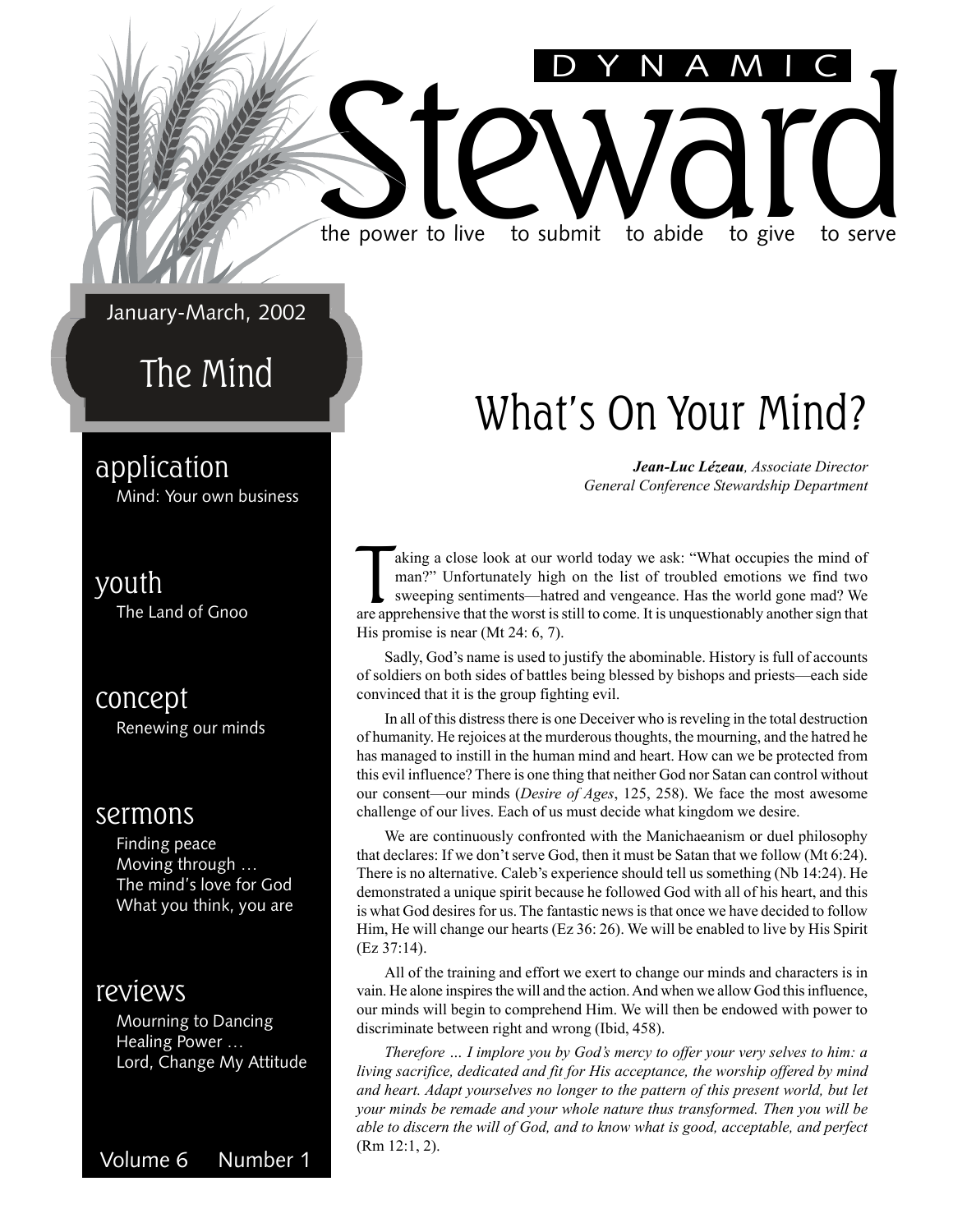# application

### Mind: Your Own Business!

#### *Dr. Gaspar F. Colon*

*Associate Professor of Pastoral Ministry Columbia Union College*



Discuss with your group what it takes for them to change their minds? What does the Bible say about making changes in behavior?

### Spiritual principles of behavior change

Using the following statements as a resource, have the group share what they believe the Scriptures and the Spirit of Prophecy mean.

1What did the apostle Paul mean when he wrote: *Do not conform any longer to the pattern of this world, but be transformed by the renewing of your mind. Then you will be able to test and approve what God's will is—his good, pleasing and perfect will*" (Ro 12:2).

2Ellen White brings out the fact that, when God wants to transform the mind, he is really making changes in the brain: *The brain nerves which communicate with the entire system are the only medium through which heaven can communicate to man and affect his inmost life. Whatever disturbs the circulation of the electric currents of the nervous system lessens the strength of the vital powers, and the result is a deadening of the sensibilities of the mind* (2T 347).

3*Let this mind be in you, which was also in Christ Jesus* (Php 2:5 KJV).

### Brain mechanisms for behavior change

In His infinite wisdom, God created human beings with a multiplicity of brain mechanisms that facilitate changes in life. These sub-systems of the brain, while still at the cutting edge of scientific discovery, continually confirm that God created human beings with all the versatility that we need for our lives to be transformed under His guidance.

Attention vs. arousal—mediated by the reticular formation at the base of the brain. Fast-paced media has our society hooked on arousal. No sooner has an image or an idea been tossed at us, but then a slew of others follow. *Attention vs. arousal*—mediated by the reticular formation at the base of the brain. Fast-paced media has our society hooked on arousal. No sooner has an image or an idea been tossed at us, but then a slew of others follow. Before we Mental health professionals and educators realize that, for true lasting change to take place, there must be a focus which blocks out the extraneous and fixes the mind on the objective. In our walk with God we must take the time to go beyond mere exposure to concepts. We need to absorb, contextualize, nurture, and savor in order to internalize the word of God. Note the following passages: Pr 8:15; Ex 33:32; Zec 7:11; Mt 7:26; 13:19; Lu 8:15; Jm 1:23-24.

Conditional readiness—mediated by the limbic system of the brain. God created<br>each of us with internal mechanisms in our brain which allow us to rehearse<br>ideas, beliefs, concepts, and situations. Early childhood is charact *Conditional readiness*—mediated by the limbic system of the brain. God created each of us with internal mechanisms in our brain which allow us to rehearse incessant questions which help the individual to get a feel for what to expect when the need comes to respond to a particular situation. Teenagers learn best through activities that require them to role-play situations before they actually have to face the serious life issues. It is essential that we create an environment where it is safe to rehearse the values and behaviors that will equip us to face life as authentic representatives of Christ. Note the following passages: Dt 6:4-9; Php 2:5-11; 4:8-9; 1Th 5:17; Eph 6:18.

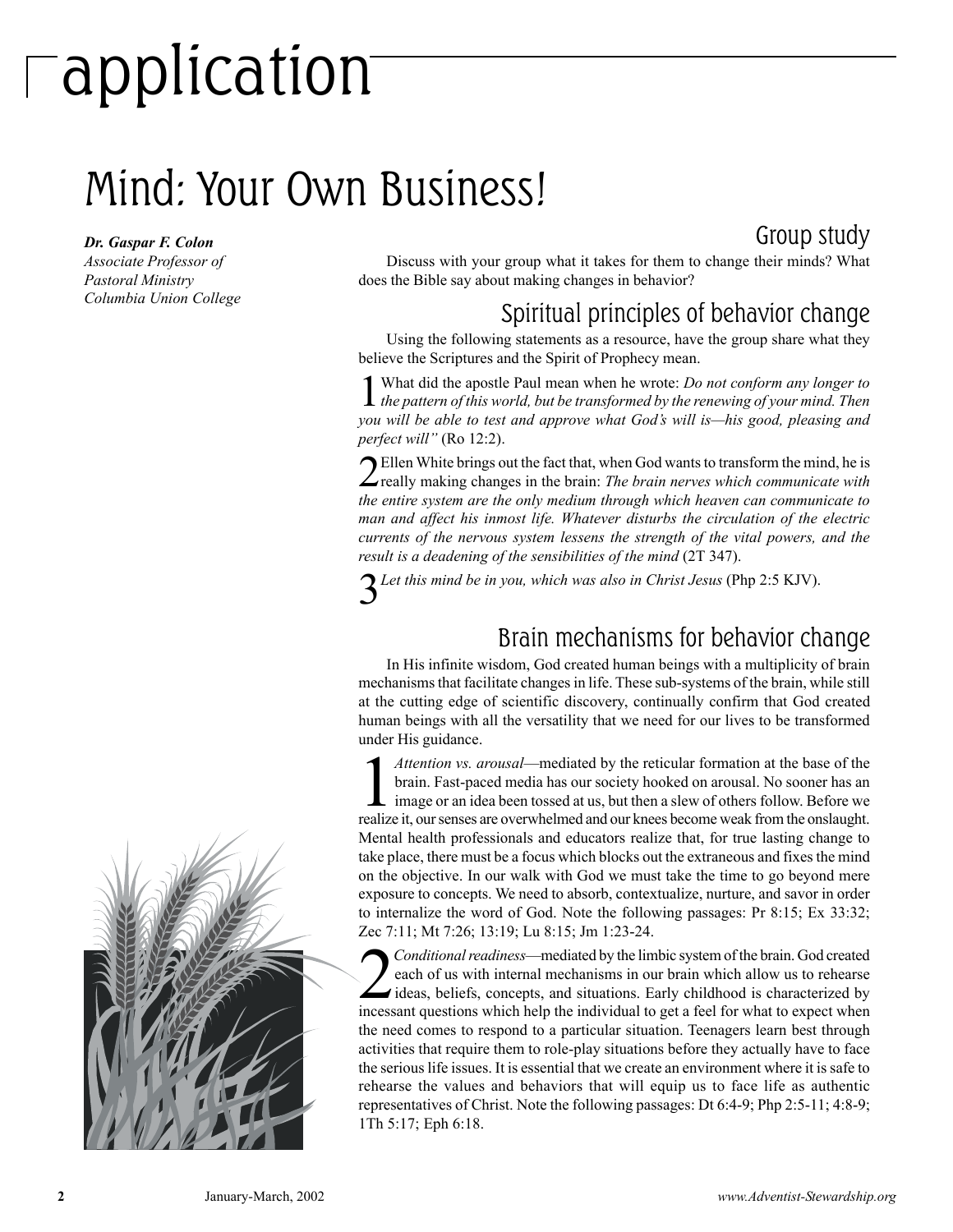# youth

**3** *Temporal integration*—mediated by the prefrontal cortex.<br>What is it that keeps hope alive? ated by the prefrontal cortex. What is it that keeps hope alive? After you have been promised something, how long does it take for you to give up? How do you keep hope alive? Believe it or not, the Bible is full of hints on this subject. One of the great signs of a mature Christian is his or her ability to keep the brain in a state of a) gratefulness for what God is doing, and, b) eager anticipation of what God has promised to do next. Hope is kept alive by certain behaviors which keep it from deteriorating over time.

Examples of these behaviors include: prayer, focused Bible study, rehearsed feelings of thankfulness, caring for the needs of others (ask the class to think of others), et cetera. Even preparation for and anticipation of the Sabbath can be a weekly rehearsal for the joy of anticipation of the Second Coming of Jesus. Note the following passages: Php 3:12-14; Ro 4:18; 8:24; 15:4; 1P 3:15; 1J 3:3.

In His infinite wisdom, God built into us all that we need to take hold of what He offers. We are stewards of these mechanisms and He expects us to be accountable to Him for their proper use under His guidance. Remember, the nurture of your *mind* is your *business*!

Children of Faith and the Land of Gnoo

> Reviewed by the staff of *Dynamic Steward*





by Sheila Walsh WaterBrook Press Colorado Springs, Colorado, 2001 US\$14.95; \$9.95

#### n the introduction to the first book in her

In the introduction to the first book in her<br>Search of the Great White Tiger: A Story About Following God, Sheila<br>Search of the Great White Tiger: A Story About Following God, Sheila Walsh tells a touching story. An elderly woman who attended her presentation at a Women of Faith conference approached her and declared,  $\dots$  this is the first time I *have truly understood that God loves me!* From this encounter Walsh began a journey motivated by her desire to help children discover what it took this woman so long to realize.

The outcome of her experience is a growing series of allegorical books for children which Walsh likens to a *Pilgrim's Progress* for little ones. In the first volume we are introduced to the animal characters of the land of Gnoo. The image of God is portrayed by the Great White Tiger and the enemy is the evil dragon, Reptillion. The first volume introduces Big Billy the panda and his friends who journey to find the Great White Tiger, while Reptillion is in hot pursuit. The second in the series, *Chattaboongaís Chilling Choice: A Story About Trusting God,* tells of a young tomboy chimpís straying from the counsel of the Great White Tiger and finding herself in great peril.

Each colorfully illustrated volume motivates the reader to continue the journey to discover answers to unanswered questions! My only criticisms are that as I read, I felt the need for a clearer focus with fewer digressions and fewer overused phrases. Having said that, I believe that Sheila Walsh's pilgrimage to help children experience the love of God is more than vital. I look forward to the upcoming volumes and to *finding the better key!*

As a man thinks in his heart, so is he.—Proverbs 23:7 *Great thoughts always come from the heart* quotes<sup>-</sup> *Our life is what our thoughts make it*.—Marcus Aurelius *The greatest revolution in our generation is the discovery that human beings, by changing the inner attitudes of their minds, can change the outer aspects of their lives.*—William James *The more accurately we search into the human mind, the stronger traces we find everywhere of the wisdom of Him who made it*.—Edmund Burke *A mind enlightened is like heaven; a mind in darkness is like hell.*—Chinese Proverb *There is nothing more potent than thought. Deed follows word and word follows thought. And where the thought is mighty and pure, the result is mighty and pure.*—Gandhi *Great men are they who see that the spiritual is stronger than any material force;* that thoughts rule the world.**---Ralph Waldo Emerson**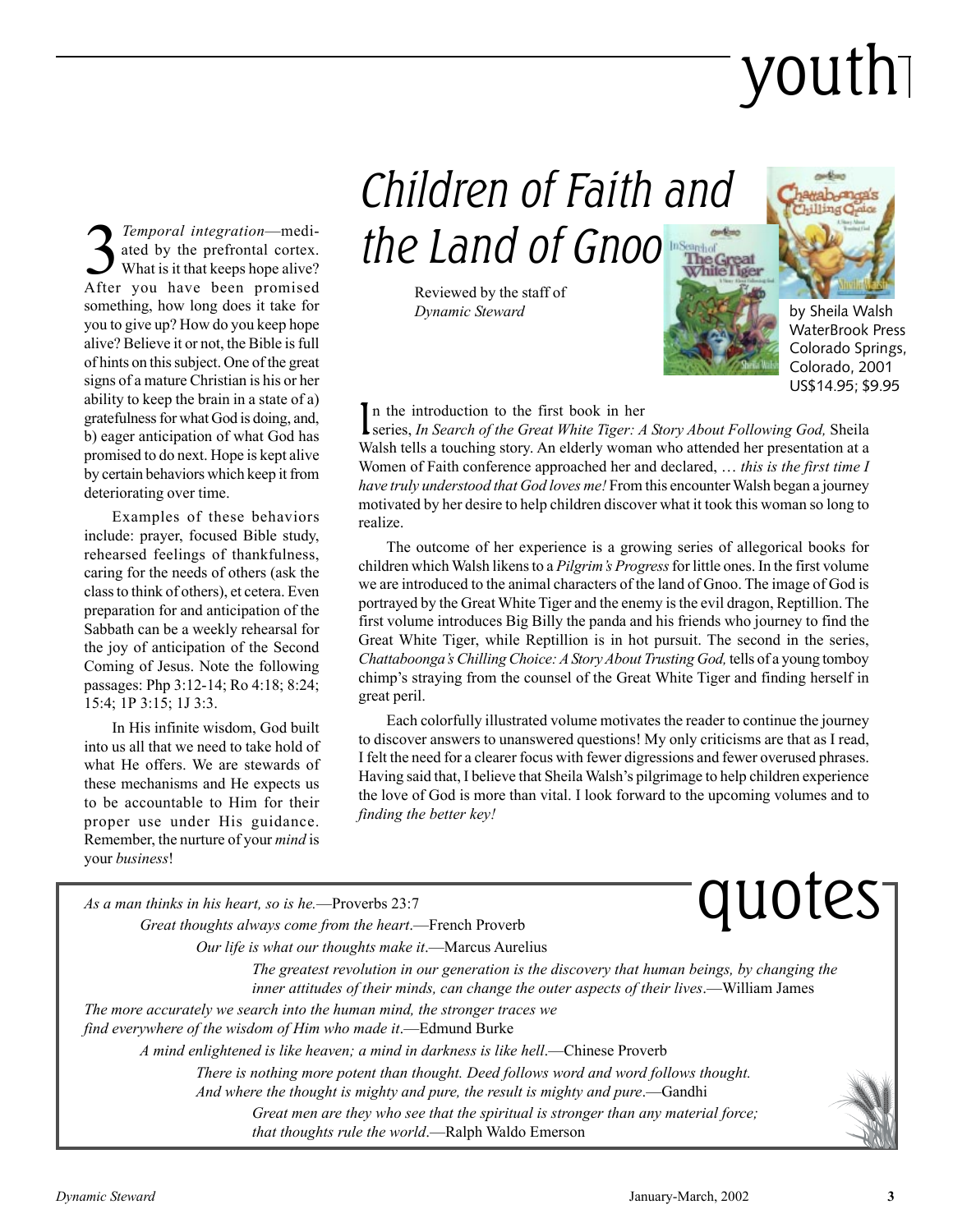# concept

### Renewing Our Minds

*Benjamin C. Maxson, Director General Conference Stewardship Department*

**God gave us an incredible gift at**<br>Creation—minds with the<br>capacity to grow throughout Creation-minds with the capacity to grow throughout eternity. Because of our minds, we can be creative. We can choose. We can learn. And we can know God. We were created for relationship with God. As Adam opened his eyes for the first time, he must have seen the face of his Creator lifting from the intimacy of the kiss of life. That burgeoning relationship with God would have been the first information to register on the human mind.

Our minds control our lives. It is in the mind that we develop habits, and it is in the mind that a relationship with God takes place. God asks us to love Him with our minds (Mt 22:37). He calls us to a living sacrifice and a transformed mind (Ro 12:1-2). We can have the mind of Christ (1 Cor 2:16), and be trans-formed into His glory (2 Cor 3:18). Our attitudes are influenced by our relationship with God (Php 2:5; Ep 4:23). God promises to put His law in our minds (Jr 31:33). He invites us to pray with our minds (1 Cor 14:15). He calls us to focus our minds on true and heavenly things, and the peace of God will guard our minds (Col 3:1-2; Php 4:4-9).

You and I are involved in a battle for our minds, and part of that battle takes place in the mind (Ro 8:5-8). Because of sin, our minds have a natural bent to evil. The influences of a sinful world further damage our minds. Repeated actions develop actual physiological structures—pathways in the mind. These neurological pathways

are the habits and memories that control much of our lives. We face the power of sin when we consider the combination of our sinful natures and habit pathways. Even if we could develop completely new habits, we have no ability to free ourselves from sin's power. We are naturally slaves to sin (Ro 6:16).

So we need to be freed from the control of sin. Our natures will not be transformed until the Second Coming (1 Cor 15:51-54). However, Jesus has solved our problem. When we accept Him as our Savior, He frees us from the dominating power of sin (Ro 6:1-7; 11-14; 8). We have the freedom to choose a new Master. While Christ provides us with a new life and transforming power, He does not force them on us. We have a part to play. We must choose this new life and cooperate with Him in the renewal of our minds. As we do, a new character becomes a present reality. Let's explore some steps we can take to cooperate with God and enjoy a new life:

### Step 1: Prayerfully face your sinful reality.

We naturally resist admitting our sinfulness and want to think that we are not as bad as others. Yet we are all equally sinful. In fact, as we compare ourselves with Jesus, we discover a different perspective—we cannot compare ourselves with others, for we see ourselves as Paul did—*as chief of sinners* (1 Tm 1:15). Until we accept our pervading sinfulness, we will not desire a transformed heart and re-newed life.

### Step 2: Gratefully accept your reality in Christ.

As Christians we have confessed our sin and have accepted Jesus as our personal Savior (Ro 5:6-8; Ep 2:4-9). We have entered into the reality of eternal life (1J 5:11- 13). Yet because of our sinful natures and the ongoing battle with sin (Ro 7:18-19), it is easy to give up. Through a choice of the will, we can accept the reality of who we are in God. We are forgiven (1J 1:9). We are created anew (2 Cor 5:17). We have all the power we need to live with God (Php 4:13; 2P 1:3-4). We are seated with God on His throne (Rv 3:21; Ep 2:6). We begin life each day in this new reality.

#### Step 3: Focus your mind on Christ and the things above.

God does not coerce our hearts or minds. We must choose that on which we feed and focus. God invites us to fix our eyes upon Him (Col 3:2; Hb 12:1-3). As we look to Him, new pathways and memories begin to develop in our minds. *When we know God as it is our privilege to know Him, our life will be a life of continual obedience. Through an appreciation of the character of Christ, through communion with God, sin will become hateful to us* (*Desire of Ages,* 668).

### Step 4: Be willing to live with the mystery of God.

We can know enough about God to walk with Him, but we will never be able to understand Him completely. He is transcendent—far beyond us. How can our finite minds understand a Creator who has been present through all eternity? How can we understand One who speaks and causes worlds to appear? How can we comprehend a God who would become human (Jn 1:14) and die on a cross? If we over-analyze and dissect our knowledge of God, we may destroy our walk with Him.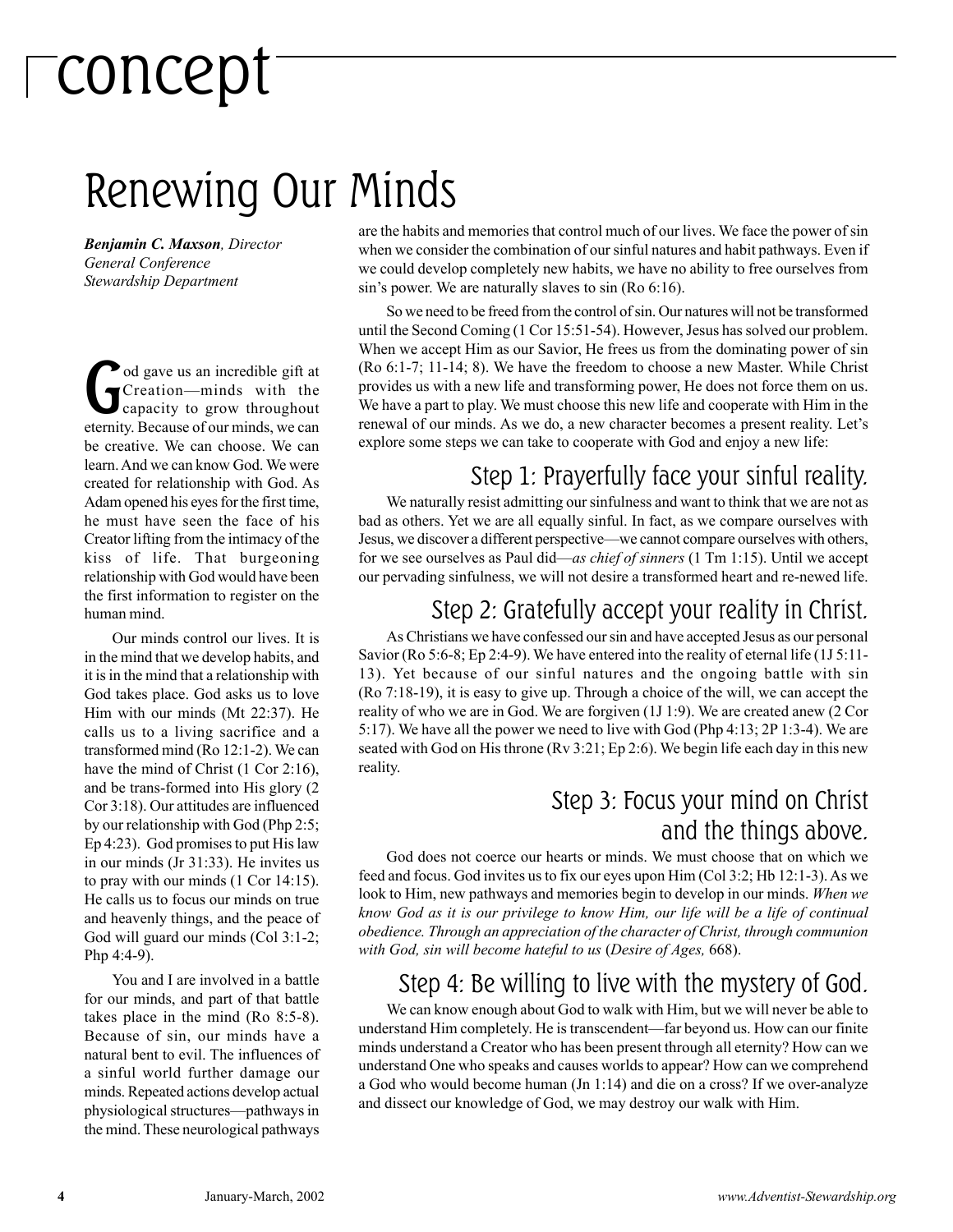# concept

*Being aware that Jesus is with us, we resist anything that would break the harmony of our heart with His.*

### Step 5: Practice devotional skills.

The spiritual disciplines are the tools of discipleship for nurturing intimacy with God. Through regular Bible reading, prayer, meditation, memorization, journaling, and other such avenues, we immerse ourselves in Scripture and saturate our minds with God and His reality. Thus, new structures are built in the brain, new pathways which can become stronger than the old sinful habits. These physiological structures will even help us to resist old habit patterns. As we seek to know and walk with God, our minds become the setting for companionship with our Creator and Redeemer—our human minds touch the mind of God.

### Step 6: Practice the presence of God.

Jesus promised to be with us (Mt 28:18-20). Paul declares that through the Holy Spirit, Christ fills our hearts (Ep 3:15-19). By faith, we can accept His presence. We can focus our minds on this reality throughout the day and slowly we will develop an awareness of His presence. As we become accustomed to and focused upon His presence, we will find our lives transformed. Being aware that Jesus is with us, we resist anything that would break the harmony of our hearts with His.

### Step 7: Actively resist sin.

Christ has freed us from the controlling power of sin (Ro 6), but this does not mean there is no struggle. Our natures are still sinful. The enemy still prowls like a roaring lion—seeking to destroy us  $(1P 5:8)$ . In the strength of Christ we can resist him, and the power that conquered Calvary will gain the victory again. As we submit to God, we have power to resist (Jm 4:7-8).

The sequence is clear. We submit to God. We resist the devil. We come close to God. By faith we claim His presence, and in His power we resist the temptation. But we must do it at the level of our desires—our minds (Jm 1:14-15). Jesus teaches us that sin really takes place in the mind (Mt 5:21- 22, 27-28). And the battle is won or lost there. As we resist sin, accepting His victory as ours, we move forward in faith, claiming His power and His new life.

When Jesus comes, our sinful natures will be transformed. One day, every sinful habit will be gone. But while we wait for Him, we may grow in Him. We can experience His transforming grace renewing our minds. We can take part in His divine nature (2P 1:4). We can look to Him and be transformed into His likeness.

### more from  $window$  the director's desk  $...$ stewardship



### A welcome to Judy Holbrook

With this issue we welcome Judy Holbrook as our new Editorial Assistant. Judy has spent the last 10 years working at the General Conference. During this time she has worked in the White Estate and with Leo Ranzolin and Armando Miranda in Presidential. She brings a rich background of experience in mission service, where she and her husband spent a number of years in the South American countries of Peru, Ecuador, and Brazil.

Judy's husband, Bob, is an associate director for GC Youth Ministries. She is a certified chaplain's assistant and enjoys singing with her church choir. We look forward to Judy's capable contributions to our department.

### A special tribute to Mel Rees

Ben Maxson recently had the privilege of spending a few hours with Mel Rees, now 94 years old and still passionate about stewardship. Mel reflected on how God led him into stewardship almost fifty years ago and how this crucial ministry developed.

We employ this issue to pay special tribute to this man who did so much to shape our understanding of biblical stewardship. Our prayers continue with Mel in praise to God and gratitude for a life committed to the Lordship of Jesus Christ.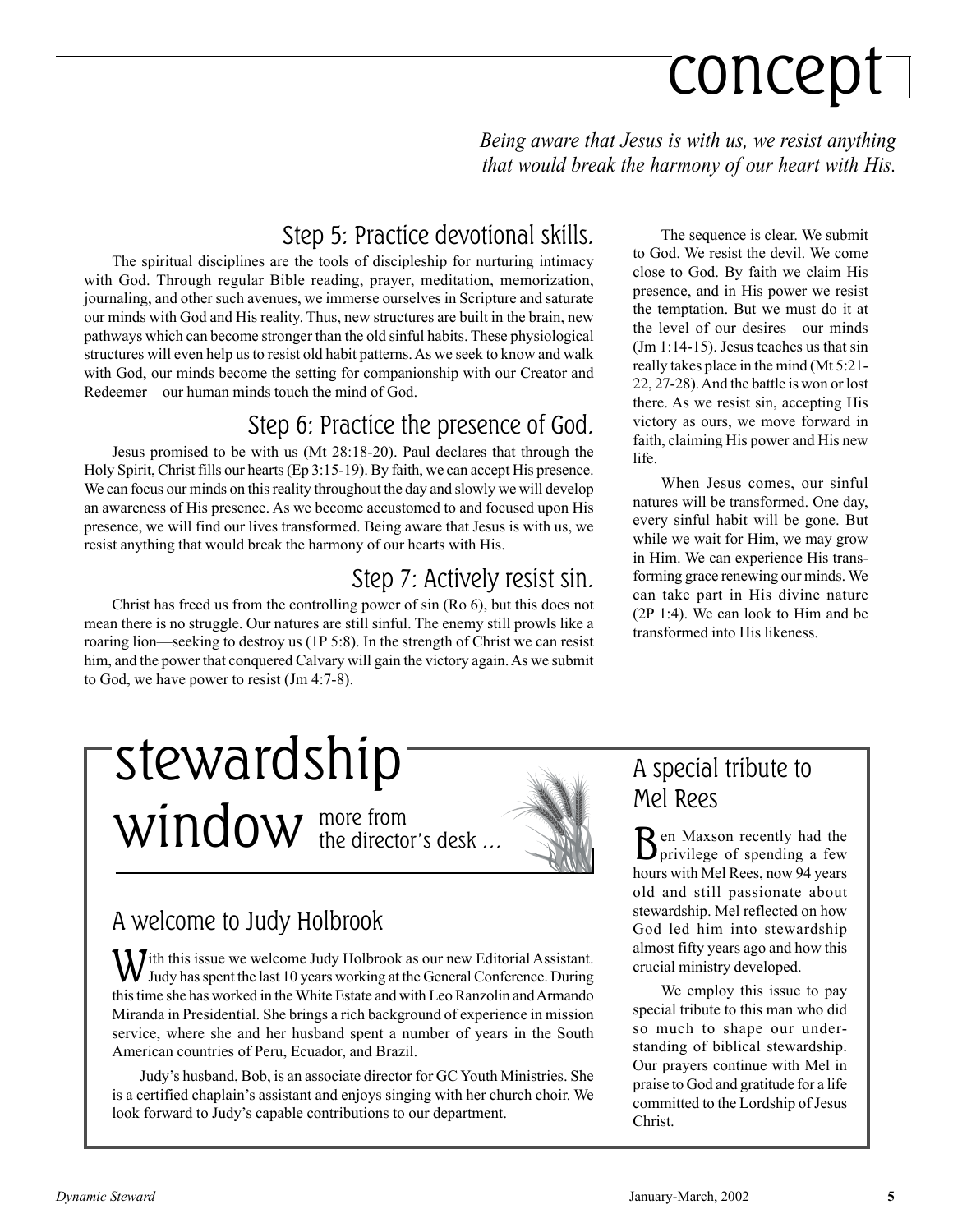### Finding Peace

*Ken W. Smith*

*President and Founder Christian Stewardship Ministries*

*contact Ken at: www.csmin.org*

Peace in intimacy any of us have grown up hearing that phrase as part of our church culture, but we never stop to ponder what it means. The words are found in Philippians 4:7: *And the peace of God, which passeth all understanding, shall keep your hearts and minds through Christ Jesus.*

Even after we have professed our faith in Christ and asked Him to make Himself real to us, there is no guarantee that we will have that peace all the time. In fact, most of us do not have it most of the time. The peace that passes understanding is a state of contentment that flows from knowing all is well even when we don't necessarily feel that all is well. Some Christians have that peace, that contentment, all the time. All Christians should experience it at least some of the time. In John 14:27, Jesus says, *Peace I leave with you; my peace I give to you; not as the world gives do I give to you. Let not your hearts be troubled, neither let them be afraid.* In Isaiah 26:3 the psalmist acknowledges, *Thou dost keep him in perfect peace, whose mind is stayed on thee, because he trusts in thee.*

### What's the secret?

Paul learned the secret of having this peace, this contentment, at all times. He says in Philippians 4:11-13 *...for I have learned to be content whatever the circumstances. I know what it is to be in need, and I know what it is to have plenty. I have learned the secret of being content in any and every situation, whether well fed or hungry, whether living in plenty or in want. I can do everything through him who gives me strength.*

Do you want more peace and contentment? Deepen the intimacy of your relationship with God. The greater the intimacy, the greater the peace. The more consistent the intimacy, the more consistent the peace. And the longer lasting the intimacy, the longer lasting the peace.

Do you experience anxiety? Do you worry about things that are beyond your control to influence or solve? Do you get depressed when things are going badly? If so, you probably have not yet achieved that level of peace that God wants you to have.

Would you like to worry less? Would you like to be anxiety-free? Would you like to be less subject to depression? Would you like to be happy, joyful, and peaceful most of the time? Determine how much time God wants you to spend with Him on a regular basis and then faithfully devote that time to developing intimacy with Him.

#### More is better

Strange as it may sound, the quantity of time is much more important in the beginning than the quality. If you will spend the quantity of time with God that He wants you to spend, He will see to it that the quality is ultimately there, too. However, it is very difficult to have quality without sufficient quantity.

Just catching God on the run is not really what He has in mind. He wants us to give Him a high enough priority that we have lots of uninterrupted time to spend with Him. God created us in His own image primarily to be His friends.

How can we be God's friends unless we take time to get to know Him? And how can we get to know Him if we do not spend significant quality time with Him? It is

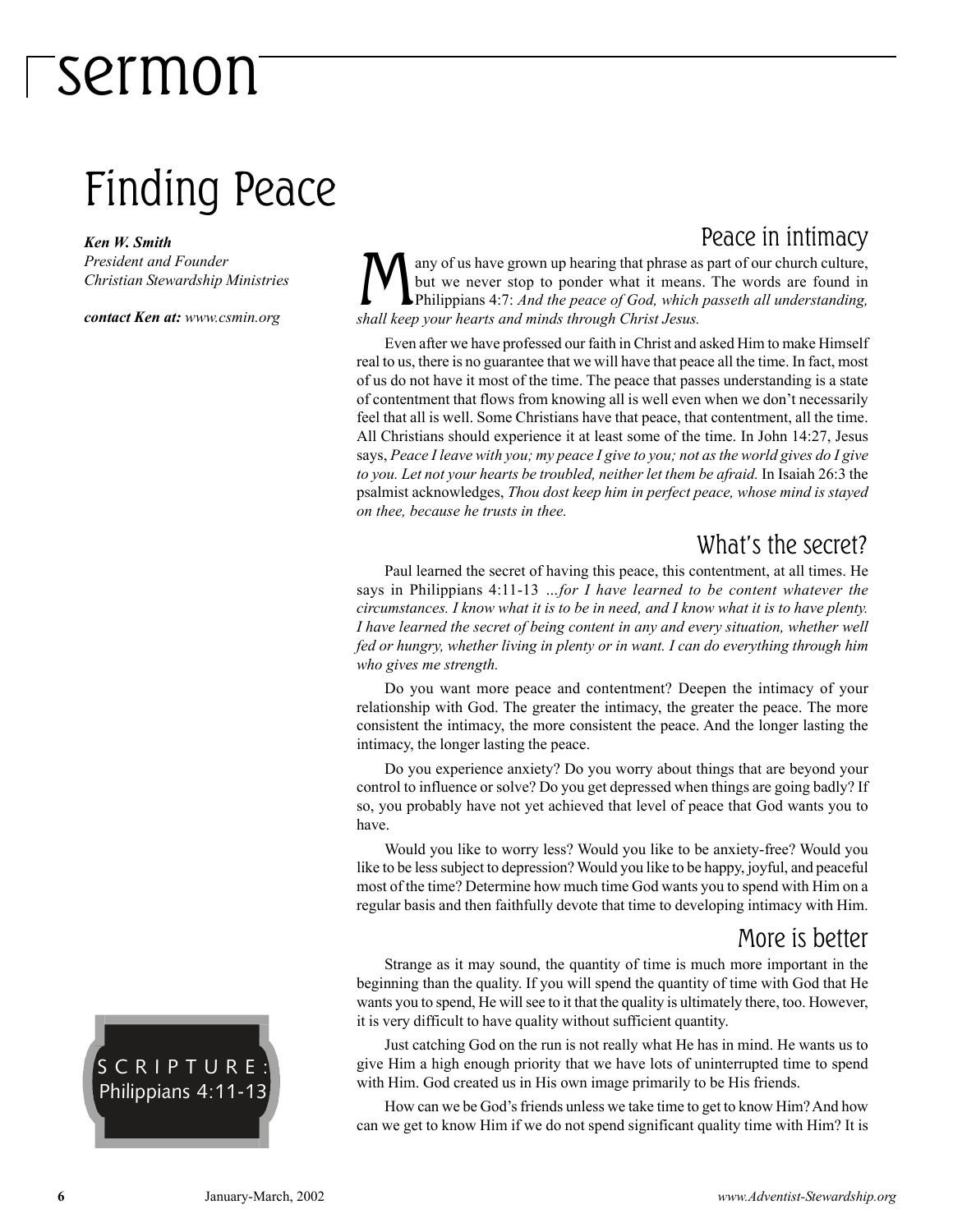hard to imagine having that kind of time. We are so busy taking care of business; we have no time for ourselves, much less for God. So how do we find that time? The first step is to recognize that we are being disobedient to God if we do not find time to spend with Him. Then we can move toward finding that time.

### God on your terms!

If you think you don't have time to spend with God, think of the relationship from His perspective. The Creator of the Universe is willing, in the midst of all He has to do, to make Himself available to spend all the time with you that you are willing to offer whenever you are willing to do it. Isn't that incredible? Not only does God want to spend time with you, but He will also do it on your terms!

Think of it this way. God has a perfect plan for your life. Within that perfect plan is time He has set aside to spend with you. He is there, waiting for you, whether you ever show up or not. And He will adjust His plans to accommodate yours! Now is that love or what? If you have no consistent time set aside for God, begin with 15 minutes. You can find that anywhere. Just decide not to read the paper until

after your time with Him. Or watch 15 minutes less television. Or go to bed 15 minutes earlier so you can get up 15 minutes earlier. Move from 15 minutes to 30 and then aim for an hour. For anyone who is serious about becoming intimate with God, an hour will eventually become a minimum daily requirement. Most people find early morning works well. After you decide how long your time with God should be, figure out what your bedtime must be to allow you enough sleep so you can get up early enough to fit your time with God into your schedule. The key is your bedtime. If you can discipline yourself to go to bed when you decide you should, the rest should work. Without that discipline, it will be hard to maintain that block of priority time for God.

*What does it mean to experience the peace that passes understanding?*

*The peace that passes understanding is a state of contentment that flows from knowing all is well even when we donít necessarily feel that all is well.*

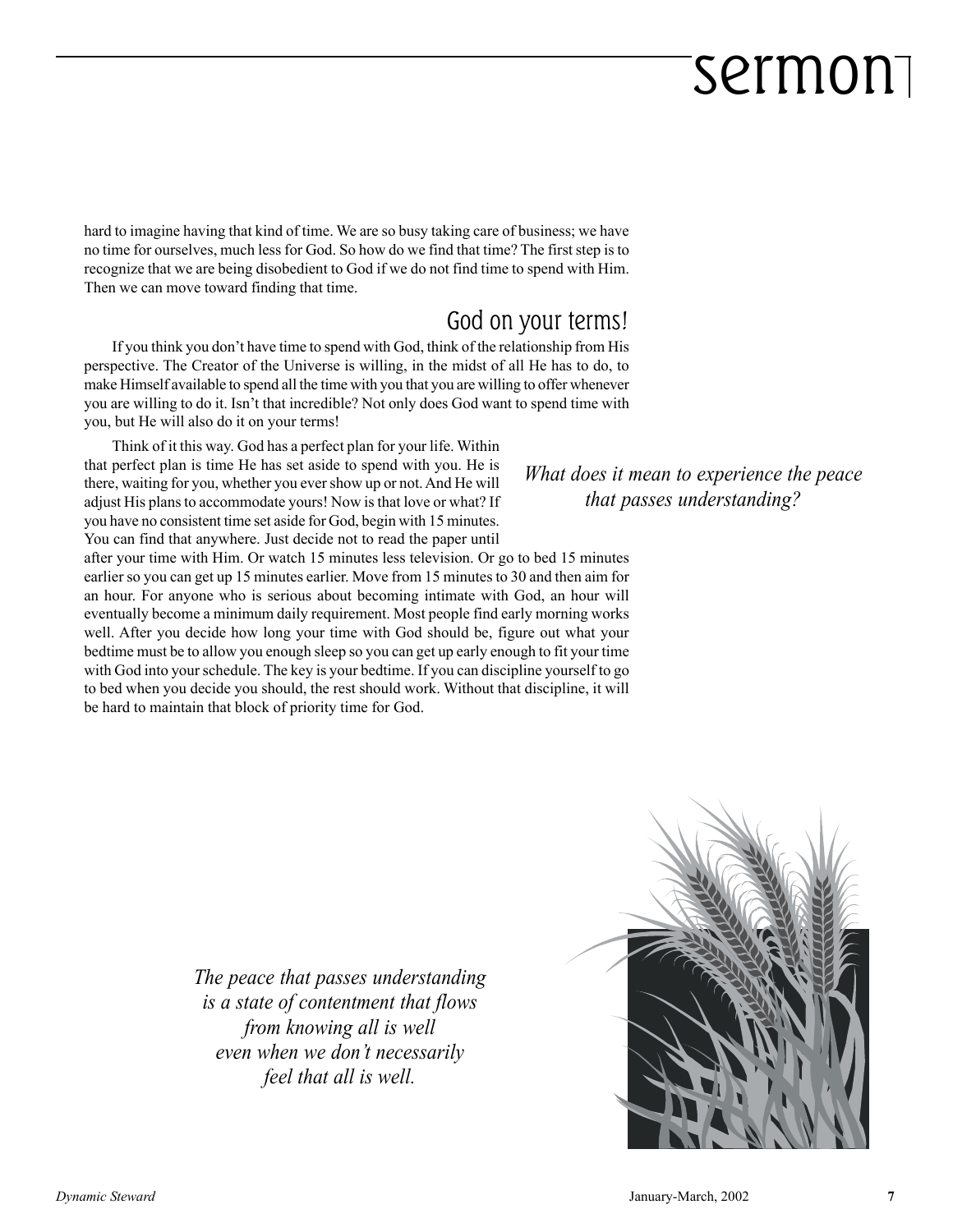### Moving Through Each New Birth

### Introduction

*Jean-Daniel Zuber Stewardship Director Euro-Africa Division*

#### *Read: John 3:1- 9*

The theme of the narrative regarding Nicodemus in this passage is about being<br>born again. It is about a complete change in one's way of thinking under the influence of the Holy Spirit.

Looking at the passage, in Chapter 2 we discover those who say they believe in the name of Jesus and His ability to understand the minds of people. Chapter 3 begins with the word "now," announcing that a new situation and a new character are about to appear.

From this text we observe that the verb *to be born* is used eight times. Jesus uses birth—this genesis event of a person's life—to help Nicodemus reflect on who He is and what the kingdom of God is all about. This story is a dialogue between two characters: Nicodemus, a Pharisee and leader of the Jews, and Jesus, the unsurpassable Man of God who puzzles Nicodemus.

The scene takes place by night, no doubt for reasons which are right for Nicodemus but which Jesus will later exploit in an excellent illustration. Nicodemus dares to express his curiosity toward Jesus while showing his deep respect for God, for he himself is a man of God.

This passage brings out interesting concentric parallelisms and is structured as follows:

Verses 1 and 2: Introduction of Nicodemus

Verse 3: Jesus answers

Verse 4: Irony of Nicodemus, his astonishment

Verses 5 and 6: Baptism of water and Spirit

Verse 7: Jesus declares: *You ought not to be astonished*

Verse 8: *The wind blows where it wills*

Verse 9: Nicodemus's confusion

Verses 1 to 4 on the one hand, and verses 7 to 9 on the other hand, introduce the main message of the new birth of water and Spirit.

Let us understand. Jesus tries to make a doctor of the law acknowledge an essential element of spiritual life through an illustration drawn from a essential element of physical life—the birth of a human being.

Let's take a closer look at some of the components of this event: Enveloped in the amniotic liquid, the fetus is in darkness, in a night that prevents it from seeing its surroundings and discerning its present condition. It is covered by a membrane that protects it from shock, sound, and light. But one day this environment will become too small, and should the fetus remain where it is, it would cease to live!

One day something is going to trigger! It will seem to come from the child as well as the mother, but the exit signal will originate with the child, announcing that the time of separation has come! The infant expresses his need for something new: his birth. Suddenly, the baby faces light, drought, cold, and sound. Uttering his first cry, he faces air and breathes in oxygen. He has attained the breath of life!

The infant will have to physically separate from his mother so that during his youth, he will attain a growing independence of choice—a freedom that he could not have in his mother's womb. Henceforth, he is a new human being!

SCRIPTURE: John 3:1-9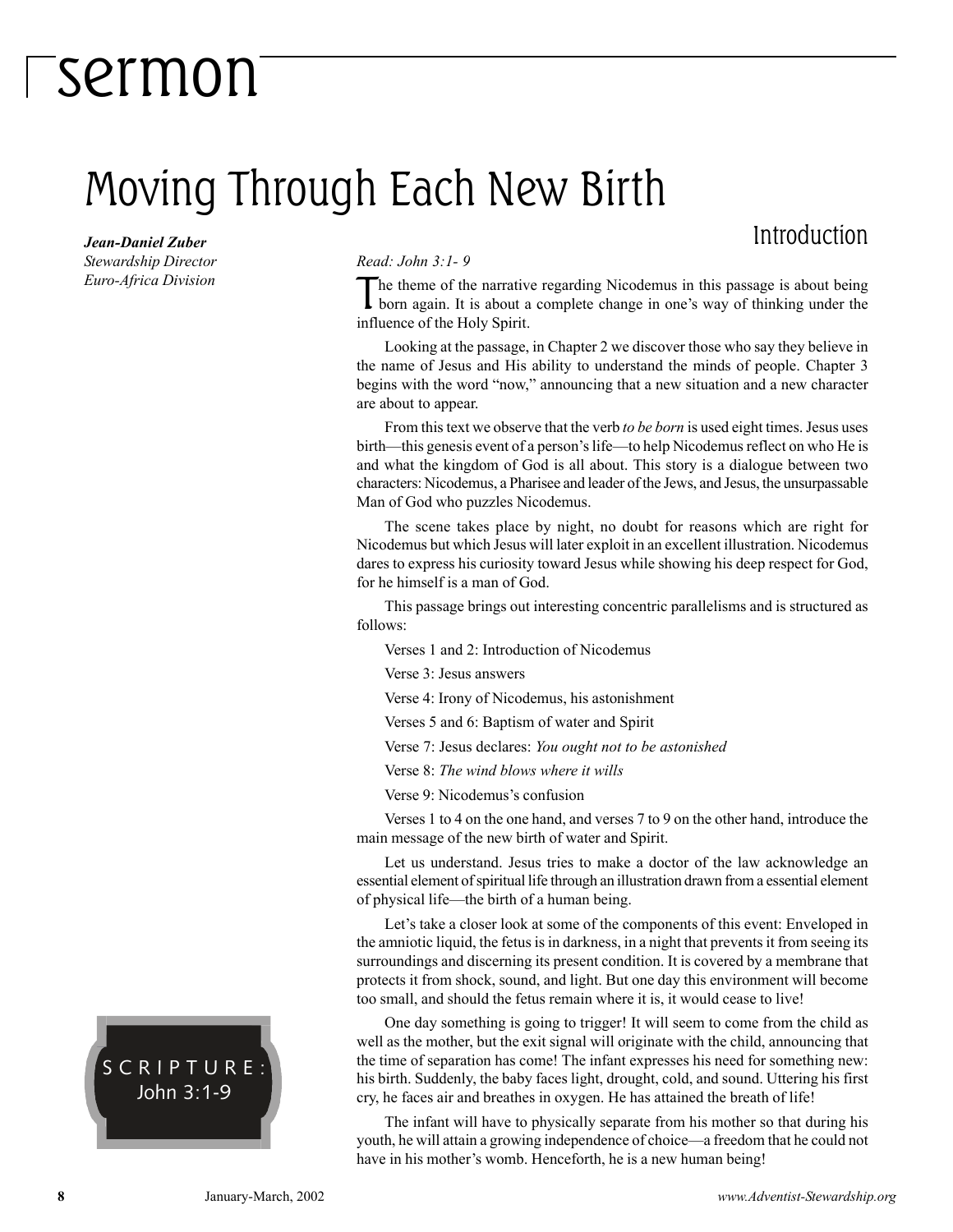However, for this infant to live fully and completely, his birth should be followed by many others *births*! Indeed, the process that took place and led him to life could be compared to all of lifeís conquests he must undertake to grow: From birth to walking, adapting to his surroundings, living in society, relating to brothers, sisters, and schoolmates, learning and growing in faith to and through adulthood.

Each time he must leave the water—a symbol of security and protection—to attain something unknown, new, greater, and more powerful. But, as with the fetus, if this watery state continues it becomes a symbol of limitation and death. The trigger or instrument of this change will be a fervor, a breath, and a Spirit that will allow him to overcome the obstacles of this adventure and the sufferings related to it so that he may achieve a new stage of development desired by the Creator.

### Hailed by His personality

 According to the text, the Spirit is always impelling, inspiring and enlivening this movement. It is the same with the man who seeks God. Jesus wants Nicodemus to understand that he is in the same state as an unborn child. He needs to come, hailed by the personality and power of Jesus, as a baby ready to move outside to new life! But this cannot be done without abandoning the safeties that were once necessary. Safeties which have now become obsolete and restrictive sources of death!

Without any doubt, this movement cannot occur without suffering, painful heartbreak, and without taking risks. For Nicodemus, erroneous conceptions regarding

the law, the social status of people and the Son of God, fill his mind and prevent the Holy Spirit from leading him toward the kingdom of God.

Nicodemus has to reconsider his traditional, formalistic thoughts to arrive at the profound source of God's kingdom—the assurance of the continual and unconditional love of the Father  $\ldots$  and become mature, *attaining to the whole measure of the fullness of Christ* (Ep 4:13).

Today is much like Amos' time, a time of admonition to change our thinking and understanding. As in Christ's time, we are hailed by strong signs of God's love as well as by the dark madness of men! How will we react? Will we take refuge by protecting ourselves with a rigid reinforcement of all kinds of rules? By using delusive means of security through escape or money or superstition? Or by being fatalistic eating and drinking because tomorrow the risk of death will be greater than today? Or will we lose our faith by making ourselves judge over everyone who does not think or live as we do?

After hearing these warnings, will we be ready to examine ourselves when we meet Jesus face to face? He calls us, just as He called Nicodemus! Will we be drawn to Christís character and work as Nicodemus was? Will we question ourselves as the prodigal son did and consider our values, motives, and priorities? We need to conform our attitudes to the influence of the Holy Spirit, remaining faithful to the principles Jesus gave us. Under this influence we may give priority to God's love and our love for others in the very name of Love by which we ourselves are loved.

God loves us. He wants us to live fully the life He provides from His infinite resources. And to live this way means to forge ahead, to grow. It doesn't mean withdrawing into ourselves, into our positions, into our obligations, to the point that we are no longer able to hear what the Holy Spirit has to tell us. In order for us to continue our course through this life, we need to move courageously through each new birth which will lead us to the perfect stature of Christ.

For this to take place, we must learn to be born again. We must look at matters with new minds, with the loving look of Christ upon everything. We need to receive the Holy Spirit as Master of our thoughts from whence come our attitudes and actions.

It is time to be born again every

*Jesus wants Nicodemus to understand that he is in the same state as an unborn child. He needs to come, hailed by the personality and power of Jesus, as a baby ready to move outside to new life!*

> day! May God help us. Listen carefully. Pay rapt attention. He has promised to be continually by our side. Let us walk into each new birth with courage and faith.

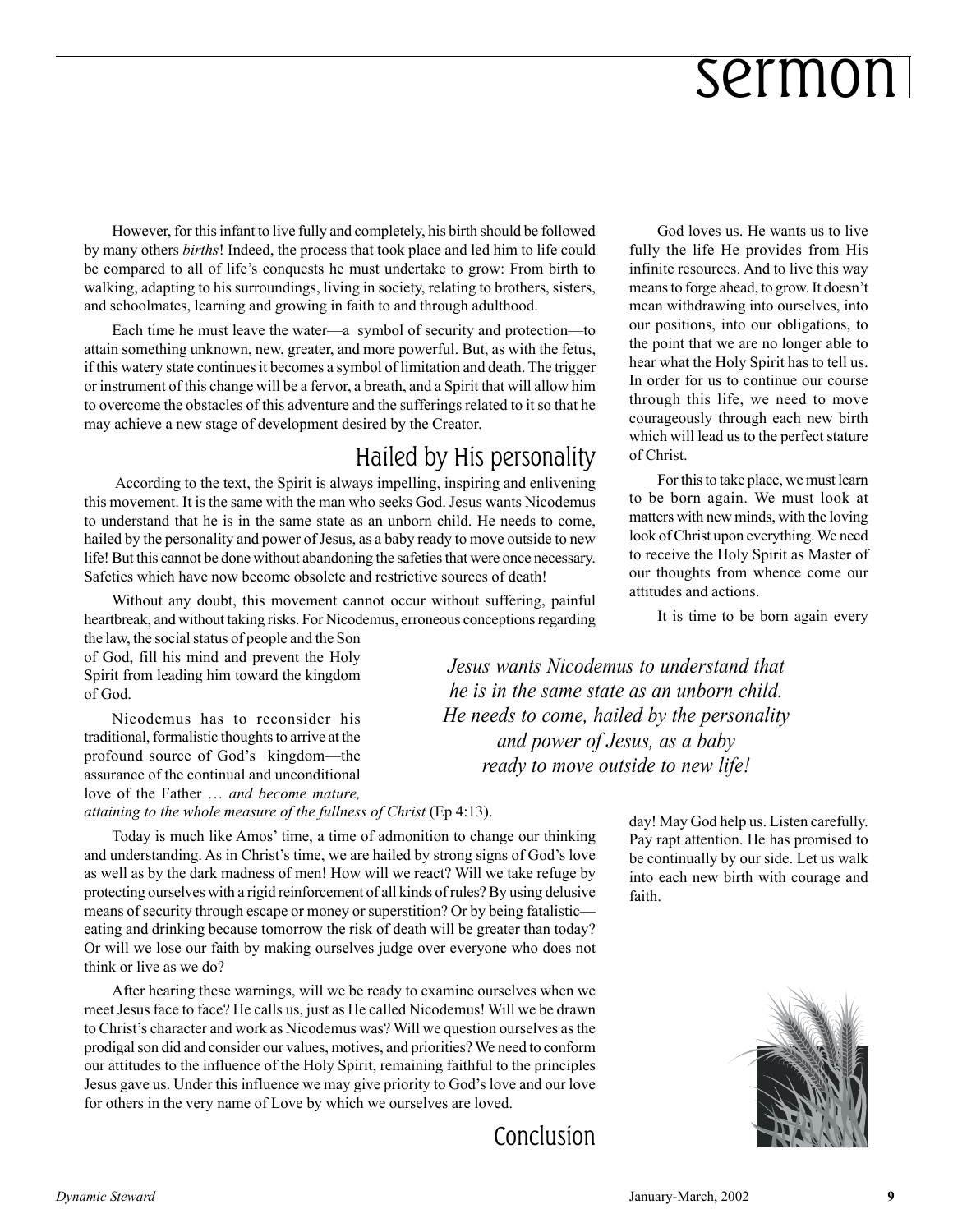### The Mind's Love for God

#### *Dr. Wilber Alexander*

*Clinical Professor of Family Medicine Loma Linda University*

### With all your mind

*The marked weakness in present-day Christianity is that Christians do not actually know much about it,* the leader of one of the world's largest Protestant denominations told a newspaper reporter.

He added: *The shallow, pat, party-line, sentimental approaches to Christianity have become a stumbling block to the uncommitted intelligentsia in all the world. Christian life cannot be built on the foundations of superficial intellectual preparations. It must be grounded in a sturdier understanding of what Christianity stands for and why.*

At this time in church history, Christians are in grave danger of becoming spiritually illiterate because we are not seriously, studiously investigating for ourselves the truth we profess. If we do not begin anew to know not only what we believe but why we believe it, great tragedy will ensue in the cause of Christianity and great disappointment to the God who gave us minds with the capacity to think His thoughts after Him.

In this light, I share with you our sermon text: *An expert in the law stood up to test Jesus.* 'Teacher, what must I do to inherit eternal life?' 'What is written in the law?'He replied. 'How do you read it?'He answered, 'Love the Lord your God with *all your heart and with all your soul and with all your strength and with all your mind; and, love your neighbor as yourself.' 'You have answered correctly,' Jesus replied, 'Do this and you will live'* (Lk 10:25-28).

### The allness of love

The words of the lawyer are in part the words of Shema: *Hear, O Israel: The Lord our God the Lord is one: Love the Lord your God with all your heart and with all your soul, and with all your strength* (Dt 6:4,5).

These parchment-recorded words opened the synagogue service and were repeated twice each day. They were worn on the phylacteries and inscribed on the doorposts of Jewish dwellings. The Shema, or Great Commandment, was not forgotten. The problem was that the words were not understood by the lawyer or by those around him.

The rabbis and lawyers calculated that their law contained 365 prohibitions and 248 positive commands. Jesus compressed these 613 declarations under the allness of love.

He answered, *ëLove the Lord your God with all your heart and with all your soul and with all your strength and with all your mind; and, love your neighbor as yourself.'* (Lk 10:27). This is the ultimate reach in religion.

God creates man with capacity for loving with his entire being, his whole moral nature, all of his emotional faculties, all of his energy, all of his intellect. Then  $\dots$  He commands men everywhere to love because of privilege, not duty. Jesus is saying very personally that love is a force within that seeks full release, rather than a vacuum continually craving to be filled.

If your love is to be acceptable to God, if it is to be adequate in influencing your life, then in total response you must give heart, soul, strength, and mind to God. Partial devotion of any of your faculties will leave you with a divided life. It will leave you stricken with a spiritual schism which cripples your Christianity and robs the world of your influence.

### The mind's love for God

We must recognize the biblical concept of the wholeness of man. At the same time there appear to be certain separate functions within this wholeness as shown in the words of the text: heart, soul, strength, and mind. It is the mind's love for God that is most puzzling. That the mind has affections which it must give to God is strange to us.

The great American preacher, Phillips Brooks, illustrates this point. Anyone who has walked in the fresh morning quietness of a garden can go away and remember with delight the beauty he has discovered with the seeing eyes, the hearing ear, the sense of smell. He can love that garden through his senses.

If that same garden is familiar, crowded with memories from childhood, youth, and manhood, it is easy to love the garden and what it holds of past and present with all the heart all that is emotional.

If we see God's creative hand at work and recognize that the garden is possible through One who loves us, that it symbolizes even richer spiritual benefits, it is easy to love the garden with the spiritual that is within.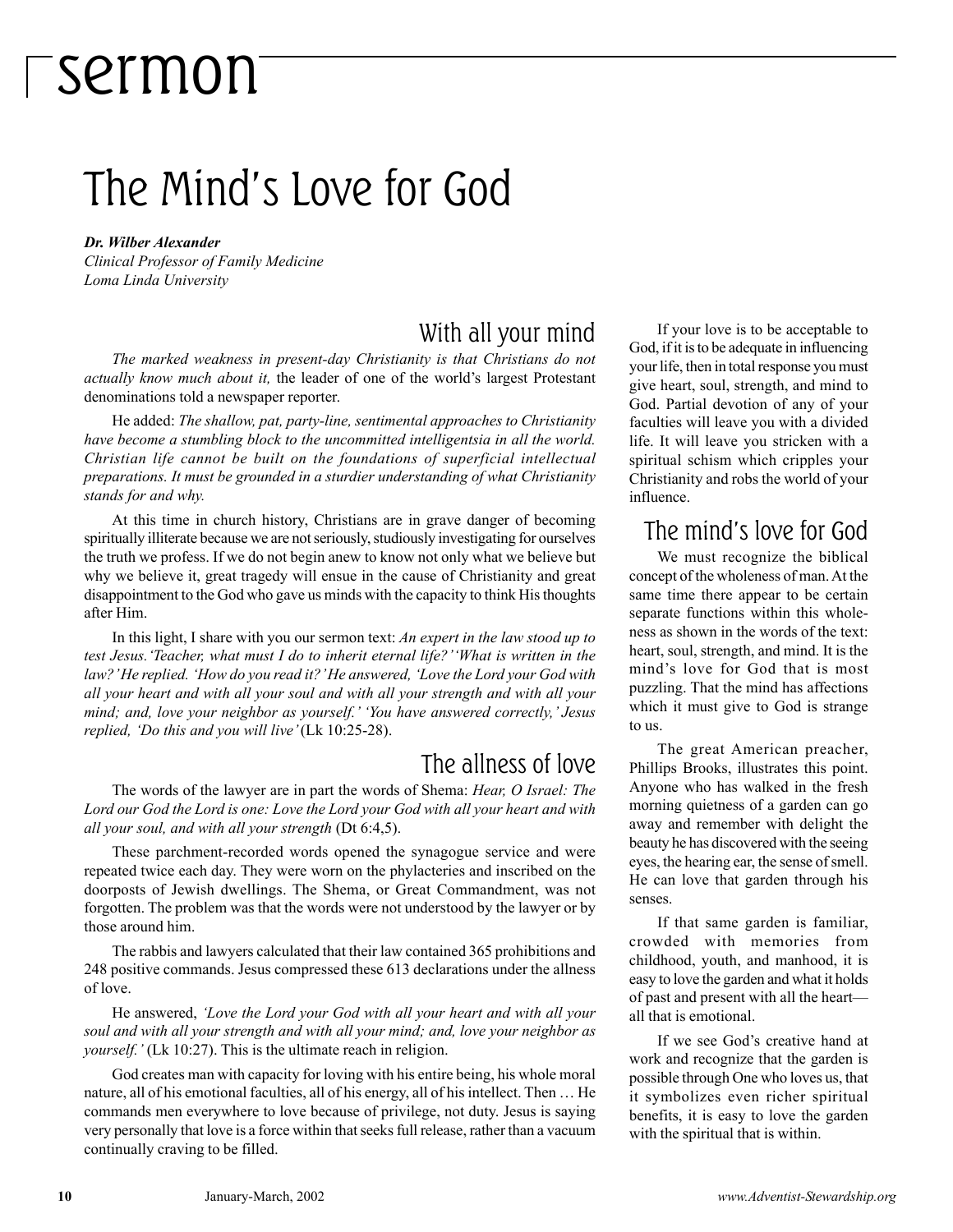If we are green-thumbed gardeners who love digging and planting in the soil, the garden might call forth our physical energies for enhancing its beauty.

Beyond these is yet an unclaimed part of us. In the garden are relationships between countless things which should set our curiosity astir: the sun above, the elements in the earth, the seed, the plant, the eye which observes, the feelings within.

Pressing past the senses and emotions to the intelligence, the great truths of the natural world are found in that garden—great questions and great answers. The curious mind responds enthusiastically, analytically to its mysteries and is not at rest until all that can be known is known.

Jesus tells us what God wants from His own: Tender emotions, thanksgiving for His mercies, worship in His creation and in His house, the expending of energies, the deeds performed are not enough. He wants the full measure of heart, soul, strength, and mind. He wants the enthusiastic use of our intellects intent on knowing all that is possible to know about Him and His ways.

### Loving God with all the mind

It is a law of the mind that it will narrow or expand to the dimensions of the things with which it becomes familiar. The mental powers will surely be contracted, and will lose their ability to grasp the deep meanings of the word of God, unless they are put vigorously and persistently to the task of searching for truth. *(Fundamentals of Christian Education,* 127).

Love is robbed of its power when we push God into the periphery of our thought. Too often we give our minds to science, art, and music, when theology is the queen of all intellectual disciplines, basic to an understanding of all other knowledge.

We believe in the priesthood of every believer, yet we depend too much on spoon-feeding from other minds for our spirituality. We have tucked away in our minds the pat key texts and arguments given to us, and these have become final.

We keep trying to bring religion down to earth, to reduce it to peace-of-mind formulae, when its very nature demands that it be lifted higher and still higher in our thoughts. Think of the great themes of redemption, the mystery of godliness, the work of the Holy Spirit, and the life and teachings of Jesus. Deep calls unto deep. *Thou shalt love the Lord thy God with all thy mind.*

The appeal in the great commandment is for a mind dedicated to the continual search for spiritual truth  $\ldots$  The invitation is for a mind willing to patiently gather all information possible, willing to seek God rather than challenge Him, willing to spend hours seeing the relationship between spiritual ideas, concepts, and life. The entreaty is for a mind willing to pray for and to follow God's guidance, willing to be changed into harmony with His mind.

*Thou shalt love the Lord thy God with all thy mind.* No life is long enough for entire obedience to this command. There is always more to know. As Paul says, *Now we see through a glass darkly* (I Cor 13:12).

*Ö And now abides faith, hope, love, these three; but the greatest of these is love* (I Cor 13:13). In these complex days when doubt and skepticism threaten to destroy manís feeble faith, we must hold fast in love to imperfect faith and study to perfect it as much as is humanly possible. God has given enough evidence on which to build a faith to live by if we will examine it carefully.

*Love is robbed of its power when we push God into the periphery of our thought.*

The Apostle Peter admonishes Christians to love God with all the mind when he says, *Prepare your minds for action, be self-controlled; set your hope fully on the grace to be given you when Jesus Christ is revealed* (I P 1:13).

Here is a call, fellow Christians, to roll up the sleeves of the mind and go to work on the Bible, on the commentaries, on the great themes of the gospels, on the life and teachings of Jesus, on the doctrines of this church, and see what relevance they have for us today.

We should pray to God that He will not let us rest satisfied with an inherited Christianity which has never entered our minds beyond first examination and mental assent. We are in danger of perpetuating a dead orthodoxy, a dead Christianity, unless we really know what we believe and continue to study for more truth.

We know that God commands us to love with all the mind. We know by experience that our mental powers lose their ability to grasp truth unless they are constantly searching for truth. We know that we cannot witness intelligently for Christianity unless we are intelligent Christians, because we have not seen, we have not handled, we have not touched the thing we are trying to declare. We know the joy of experiencing something of the things of God for ourselves.

The great question remains: what difference will these thoughts make in your life after this hour of worship?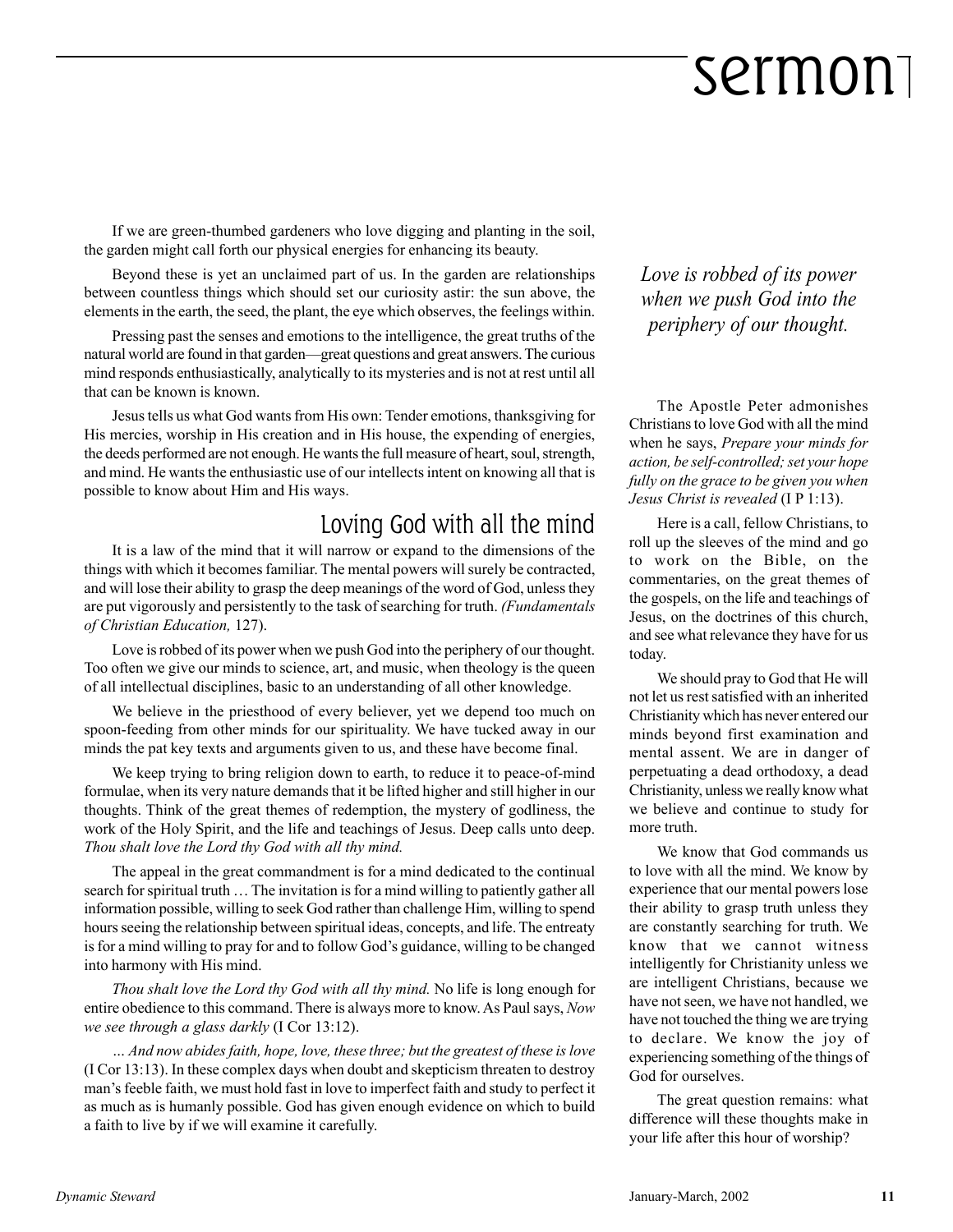### What You Think, You Are

*Dr. Nelson L. Price Retired Pastor Roswell Street Baptist Church Marietta, Georgia*

*Find more sermons by Dr. Price at www.SermonSearch.com*

### Your thoughts

What do you think of Christ? *As a man thinketh so he is* (Pr 23:7).

Have you ever taken comfort in such thought as: *I am thankful that no man knows my thoughts; at least, I can really be myself in the privacy of my mind?*

How would you react if in reality a person were to step up to you and instead of saying, *Smile, you are on Candid Camera*, they were to say, *Pardon me, we've been recording your thoughts for the last ten minutes, now would you care to explain?*

The electrical impulse from your brain that an encephalograph can now measure may someday be refined and decoded. Perhaps one day anyone with a small transistorized pocket receiver may be able to tune in on your thought life.

This would end lying abruptly. Hypocrisy would be impossible. There would be no withholding of the truth. Tact and politeness would be refined. Criminology would be revolutionized.

Man is on the brink of interpreting man's thoughts. This seems awesome. However, God has been in the business of knowing man's thoughts from the beginning. He is aware of our thoughts when they are scarcely formulated (Ps 139:2).

The Bible diagnoses our problem like this: *For from within, out of menís hearts, come evil thoughts, sexual immorality, theft, murder, adultery, greed, malice, deceit, lewdness, envy, slander, arrogance and folly* (Mk 7:21). The solution is Romans 12:2: *Do not conform any longer to the pattern of this world, but be transformed by the renewing of your mind. Then you will be able to test and approve what Godís will is—his good, pleasing and perfect will.* The way a man thinks affects everything about him.

### Your health

 Dr. Nathan S. Kline, Director of Research of the Rockland State Hospital, said, *More human suffering has resulted from depression than from any other single disease. Competent pharmaceutical authorities admit that every night in the United States, 10 million pills are taken designed either to tranquilize from agitated mental states or to alleviate depressiveness.*

The drug industry sold 11 million pounds of aspirin in one year. Some statisticians say that represents 7 1/2 billion headaches. That's about 50 headaches per head per annum. Dr. Paul Tournier, a celebrated Swiss physician and psychiatrist says in his book, *The Healing of Persons*: *Most illnesses do not, as is generally thought, come like a bolt out of the blue. The ground is prepared for years, through faulty diet,* intemperance, overwork, and moral conflicts, slowly eroding the subject's vitality *Ö Man does not die, he kills himself. Every act of physical, psychological, and moral disobedience of Godís purpose is an act of wrong living and has its inevitable consequence.*



*The power of God can cast down imaginations ... and bring every thought into captivity to the obedience of Christ.*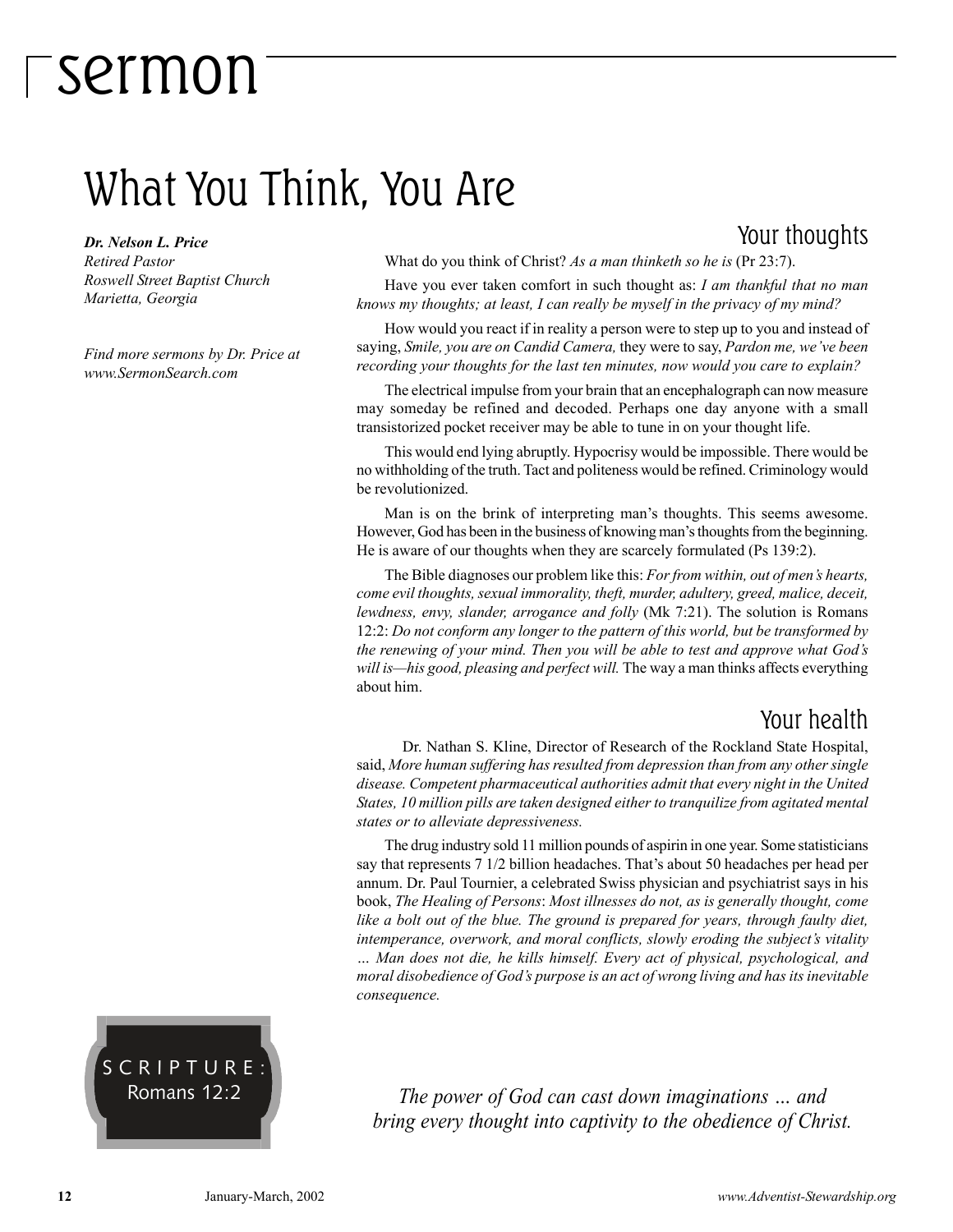### The remedy

Anxiety, depression, tension, pressure—how can I keep from suffering their adverse actions?

 Isaiah 26:3 tells us: *Thou wilt keep him in perfect peace whose mind in stayed on thee* ... This peace which passes all understanding is the world's greatest medicine. How should it be administered? First, sit quietly for a few seconds and dispel all thoughts of worry from your mind. Then read a passage of scripture. Fasten your thoughts on Christ. Focus on the mind of Christ. Sing a stanza from a hymn. Pray, thanking God for His love, mercy, and grace. By that time He will begin to establish your mind in perfect peace.

#### Your conduct

Many people are more concerned about having a clever mind than a clean mind, a keen mind than a clear mind. What one thinks today will be his conduct tomorrow. A person's attitudes soon surface in actions.

The person who thinks nobly, acts truly;

The person who thinks clearly, acts effectively;

The person who thinks cleanly, lives rightly.

*As a man thinketh in his heart, so he is* (Pr 23:7; Mk 7:21). The power of God can cast down imaginations  $\dots$  and bring every thought into captivity to the obedience of Christ (2 Cor 10:5).

Guard your thoughts, they can be heard in heaven. Eternity's question was phrased by Christ, What think ye of me? We need to pray: *Search me, O God, and know my heart; Try me, and know my thoughts. Create in me a clean heart, O God; renew a right spirit within me* (Ps 139:23; 51:10).



*Whatsoever things are true, Whatsoever things are honest, Whatsoever things are just, Whatsoever things are pure, Whatsoever things are lovely. Whatsoever things are of good report; If there be any virtue, if there be any praise, Think on these things.* Philippians 4:8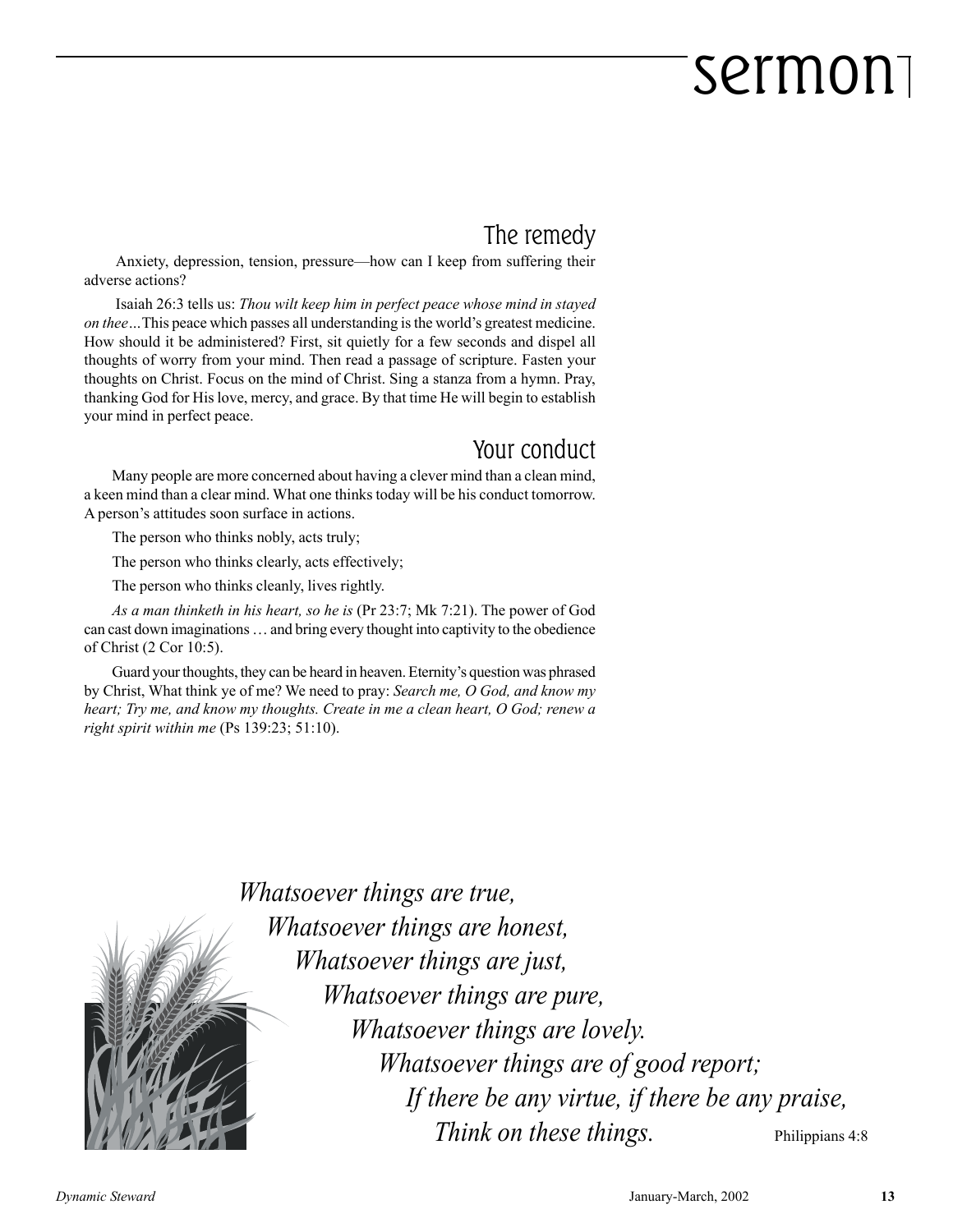# book reviews

### Turn My Mourning into Dancing

*Claire L. Eva, Assistant Director General Conference Stewardship Department*

Author-lecturer Henri Nouwen has touched readersí hearts with such works as *The Wounded Healer, With Open Hands, The Return of the Prodigal Son* and *The Inner Voice of Love.* Nouwen was born in 1932 in the Netherlands. As a gifted priest and teacher, he taught in several universities worldwide. The last decade of his life was spent serving as pastor of the L'Arche Community of Daybreak in Toronto, Canada, part of an international movement of communities that welcome people with disabilities. While on Sabbatical in his homeland in 1996, Nouwen died as the result of a fatal heart attack.

It is a timely and wonderful gift that editor and compiler Timothy Jones has given us in this new book from Nouwen's unpublished works—*Turn My Mourning into Dancing: Finding Hope in Hard Times.* It has been a long time since I have read a volume that has been so meaningful and has made such an impact on my life.

Nouwen's thesis is not so much how we can get over pain, but how we can learn to walk through difficulties while discovering a deep intimacy of divine blessing and grace. It is anything but trite. Nouwen shares from his own personal experiences and from the lives of those in his own community. In five compelling chapters he shows us how difficult times can move us:

From our little selves to a larger world—

*Christ invites us to remain in touch with the many sufferings of every day and to taste the beginning of hope and new life right there, where we live amid our hurts and pains and brokenness. By observing his life, his followers discover that when all of the crowdís ëHosannasí had fallen silent, when disciples and friends had left him, and after Jesus cried out, ëMy God, my God, why have you forsaken me?' then it was that the Son of Man rose from death. Then he broke through the chains of death and became Savior (pp 10, 11).*



by Henri Nouwen W Publishing Group Nashville, Tennessee 2001 US\$16.99

**P** *From holding tight to letting go*—

Our belief that we should grasp tightly what we need provides one of the great sources of our suffering. But letting go of possessions and plans and people allows us to enter, for all its risks, a life of new, unexpected freedom (p. 26).

**Figure 1** From fatalism to hope—

The paradox of expectation is that those who believe in tomorrow can better live today; those who expect joy to come out of sadness can discover the beginnings of a new life amid the old; those who look forward to the returning Lord can discover him already in their midst (p 62).

*From manipulation to love*—

It is because Jesus was not dependent on people, but only on God, that he could be so close to people, so concerned, so confronting, so healing, so caring. He related to people for their own sake, not his own  $\dots$  He paid attention without intention. His question was not 'How can I receive satisfaction?' but 'How can I respond to your real need?'( $p$  75).

*From a fearful death to a joyous life*—

If we hold more lightly our lives and give ourselves away to God, we will live closer to God, we will find ourselves ever more grateful, but not likely more popular and successful. Dying is about giving.



You'll notice that we have included our new website address in this redesigned issue of *Dynamic Steward*. Don't look for it today, but it will be coming soon!

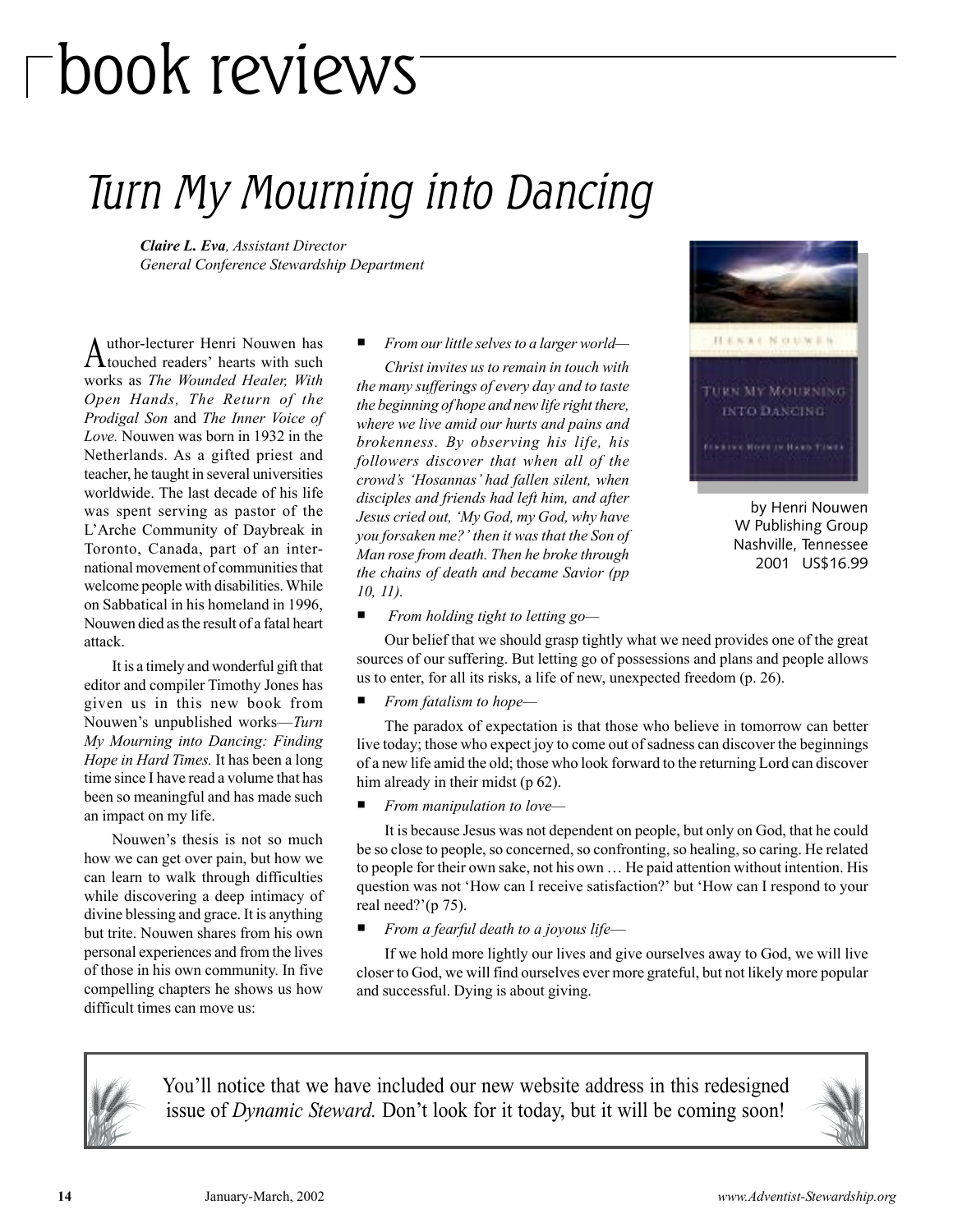# book reviews

## The Healing Power of a Christian Mind

*Dr. Delmer W. Holbrook, retired President of Home Study International and former Director of General Conference Church Ministries, Silver Spring, Maryland*

The author has written a powerful reminder of the amazing blessings I that faith in God can bring us. He avoids preachy clichés, spells out a realistic, practical, doable program that is soundly biblical. He clearly separates Bible principles from current notions of New Age thought and Eastern religions.

Scientific medical research is providing increasing support for the biblical concepts that people's attitudes, beliefs, and *self-talk* can make them sick or well, can enhance life or bring on death. A healthy, happy life is not a do-it-yourself affair. Backus convincingly insists that we use all the tools available to us: a strong and growing faith, Bible study, Christian physicians and counselors, church attendance and support groups, prayer, meditation, joy and laughter, exercise, and good nutrition. He does not suggest that we practice addictive pill-popping.

This is a remarkable book that you will find difficult to put down and will probably use it as a study text to return to again and again.



by Dr. William Backus Bethany House Publications Minneapolis, Minnesota 1996 US\$10.99

### Lord, Change My Attitude

*Claire L. Eva, Assistant Director General Conference Stewardship Department*



by James MacDonald Moody Press Chicago, Illinois 2001 US\$12.99

In this helpful volume James MacDonald uses the desert experience of Israel as a springboard for the important topic—changing a negative attitude for a positive n this helpful volume James MacDonald uses the desert experience of Israel as a attitude. Says MacDonald: *Life change can never begin until some circumstance brings you to the unalterable conclusion that your current course is taking you somewhere you don't want to go* (p 15).

The book is full of excellent illustrations and practical guidance. MacDonald also shares his own struggles in his *Up Close and Personal* sections. As a reader I appreciated the structure of the chapters. For instance, Chapter One is entitled *Replace a Complaining Attitude* ... and Chapter 2 follows ... With a Thankful Attitude. Other chapter topics deal with an attitude of covetousness verses contentment; a critical attitude verses a loving one; a doubting attitude verses an attitude of faith; and a rebellious attitude as compared to an attitude of submission. An important book for Christian growth and for a joyful journey.

James MacDonald is pastor of Harvest Bible Chapel and author of the popular book *I Really Want to Change ... So, Help Me God*. He also has a national daily radio broadcast entitled, *Walk in the Word.*